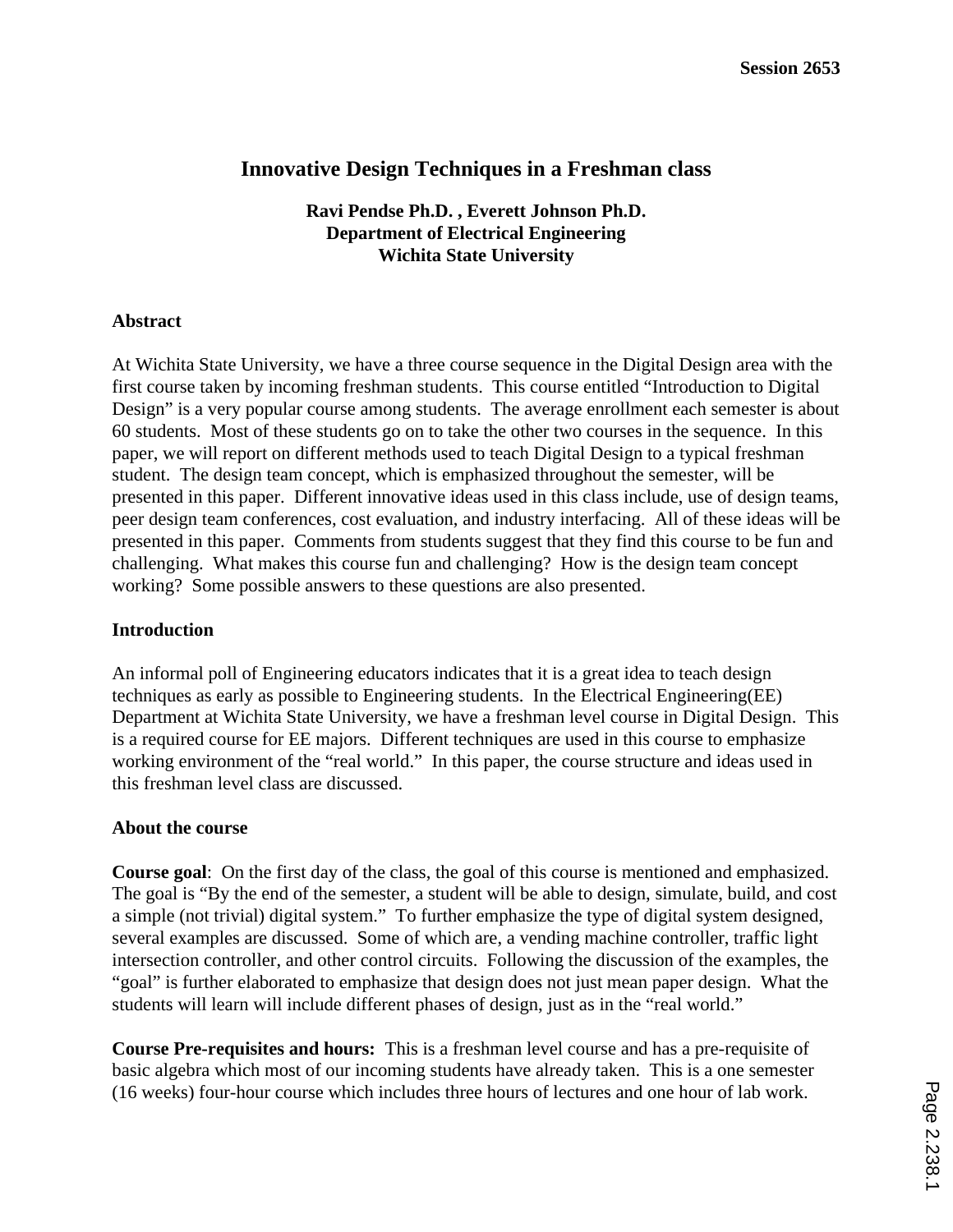**Homework and Teamwork:** Since most Engineering students are expected to work in teams after they graduate, team work is emphasized from the beginning of the semester. Students are encouraged to work on homework (HW) in teams. The maximum size of a team for HW is two students. For the first several homework assignments, the students are encouraged to work with different people in the class. This allows them to find out with whom they can work. This generally eliminates any personnel problems in a team early in the semester. Once a team is formed, the members of the team are required to sit together in the class. This approach, in our opinion, has many advantages. It allows the students to get to know many other people in the class. In a freshman level class, having a peer group to consult builds confidence. When problems are assigned in the class, each team works on them. When answering questions, a team feels less intimidated than an individual. This has resulted in a more interactive classroom. Last, but not the least, this has resulted in fewer papers to grade.

**Design Assignment:** The design problems assigned are divided into two groups. Simple design problems are assigned as in-class problems. The number of simple design assignments depends upon the class time available. Two challenging design projects are assigned to be worked outside the class. For the in-class design problems, a fixed time is given. The design solution of the first team to finish is discussed in the class. Constructive suggestions, if needed, are invited from the class. More polished and innovative design ideas have resulted from this approach. For more involved design projects, students are typically given about three weeks to finish. From the word statement of the problem, each team comes up with a paper design. Using the paper design and CAD tools[1], all teams are required to simulate their design. Once they have a working design, each team is required to build a prototype and make it work. A formal written report is required from each team on these projects.

**Informal Industry Liaison:** One advantage we have at Wichita State University is our nontraditional student base. A good number of our students have co-op or part-time jobs. A great percentage of our students work full-time and attend school part-time. The entire class is encouraged to find students who are working for different companies, either in their class or through the IEEE student group, and use them as a resource for completing their design projects. Using this valuable resource, a student is better able to prepare a professional report for the design projects.

**Economics 101:** While this course by no means claims to teach students everything they need to know about economics, it does give them some common sense ideas. One simple idea that is emphasized is "Can you sell what you have designed." For a design project, the design teams are required to evaluate the cost of the components used by utilizing library and internet resources. Using the informal industry resource, they compute labor and other costs. Using appropriate profit margin information, the selling cost of a design is determined. This gives them some appreciation of the necessity for low-cost efficient design.

**Peer Design Conferences:** Three classes are reserved for this activity. Students are divided into groups. Each group has between 4 to 6 students. A handout containing several design problems is distributed to the class. These problems are meant for discussion only. Some of the problems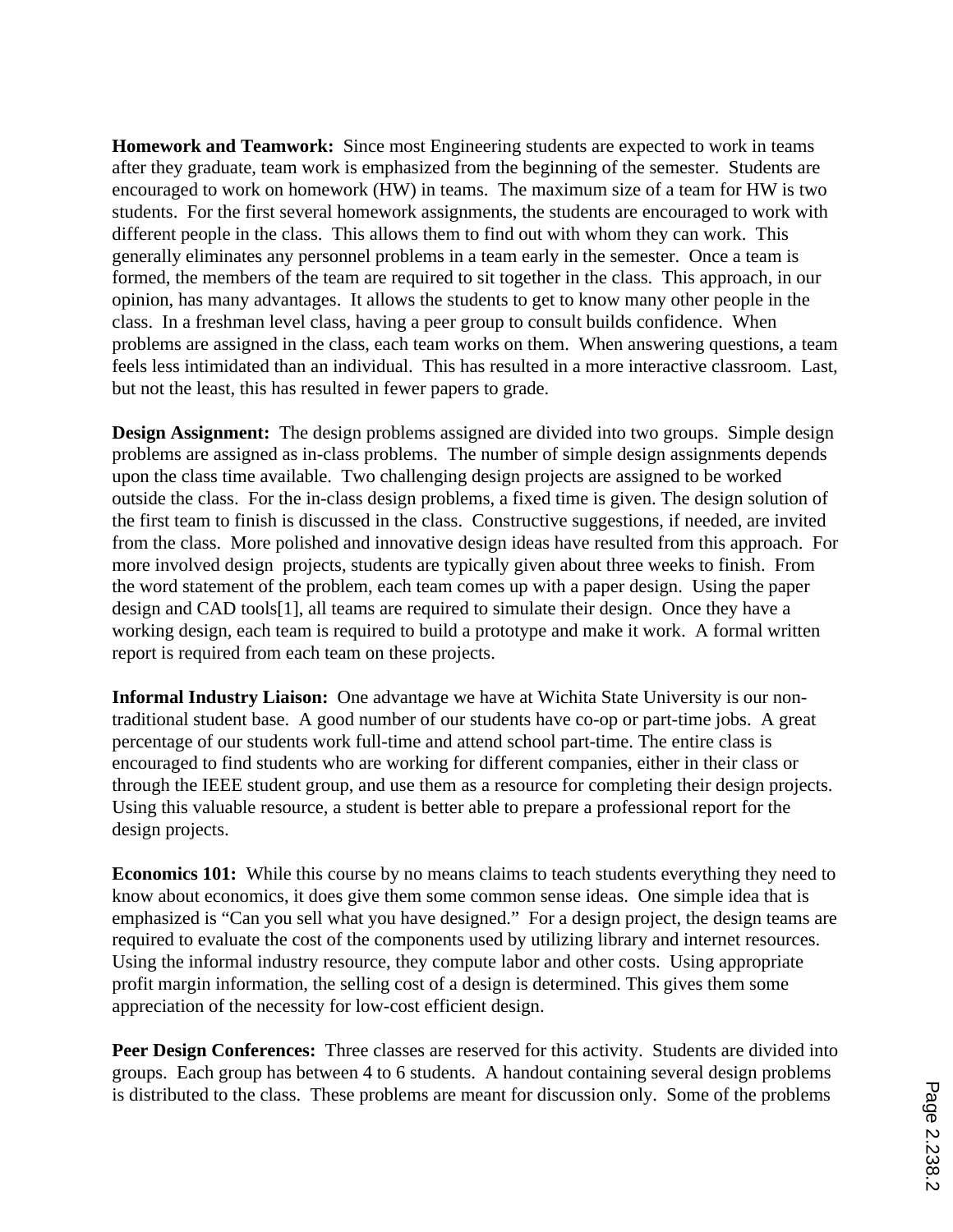include: design of a device to help physically disabled people confined to a wheel chair, do pushups; design of a tachometer for a bike; and so on. The students spend a fixed amount of time brain storming and then make verbal presentation to the whole class. Different groups are asked to present their ideas. These ideas are modified with the feedback from the class. The student feedback indicates that they find this activity challenging and enjoy seeing different ideas from different groups. It also gives students an opportunity to make short presentation. While not every person gets a chance to speak in a group, most do.

Lab Work: The lab allows students to build and test prototypes for different designs throughout the semester. The students are assigned 11 to 14 different labs. For each lab, they follow the same design approach of word statement to prototype. The labs are performed in team. The size of the team is two students. The students are not required to submit[2] extensive lab reports. It is our opinion that labs are for making circuits work. Requiring students to write extensive lab reports gets in the way of having fun in the lab. The writing skills of the students are tested in the design project reports.

**Ethics 101:** The College of Engineering offers a separate ethics class. If a student is expected to learn real world design, then we need to teach them some responsibility that goes with it. Concepts such as proprietary design (belongs to a design team), importance of time commitment (deadlines), and proper reporting of faulty components and equipment (Lab) are emphasized.

## **Course Content**

As mentioned earlier, this is an introductory level digital design course. The course includes both the combinational circuit design and sequential circuit design. Approximately 45% of the semester is spent teaching combinational circuit design techniques. The topics include number system, boolean algebra, and minimization using K-map. Two-level circuit design, using different types of gates, is also covered. Some MSI components like multiplexers, adders, and decoders are also covered. Both design and application of these devices is emphasized. The first design project is exclusively based on this material.

The second part of the semester is used to teach sequential circuit design. An introduction to differences between sequential and combinational circuit design is given. The four basic flip flops are covered. Several design examples are done in the class to explain the concept of a state diagram. Some of the design examples include a sequence detector, different type of counters, and shift registers. The second design project covers some of these concepts.

The first two weeks of the lab are used to teach CAD tools and basic internet concepts. For the rest of the semester, lab design assignments parallel the class. This allows students to simulate and test what they have designed in the class. It has been our experience that a student truly enjoys giving life to their paper design.